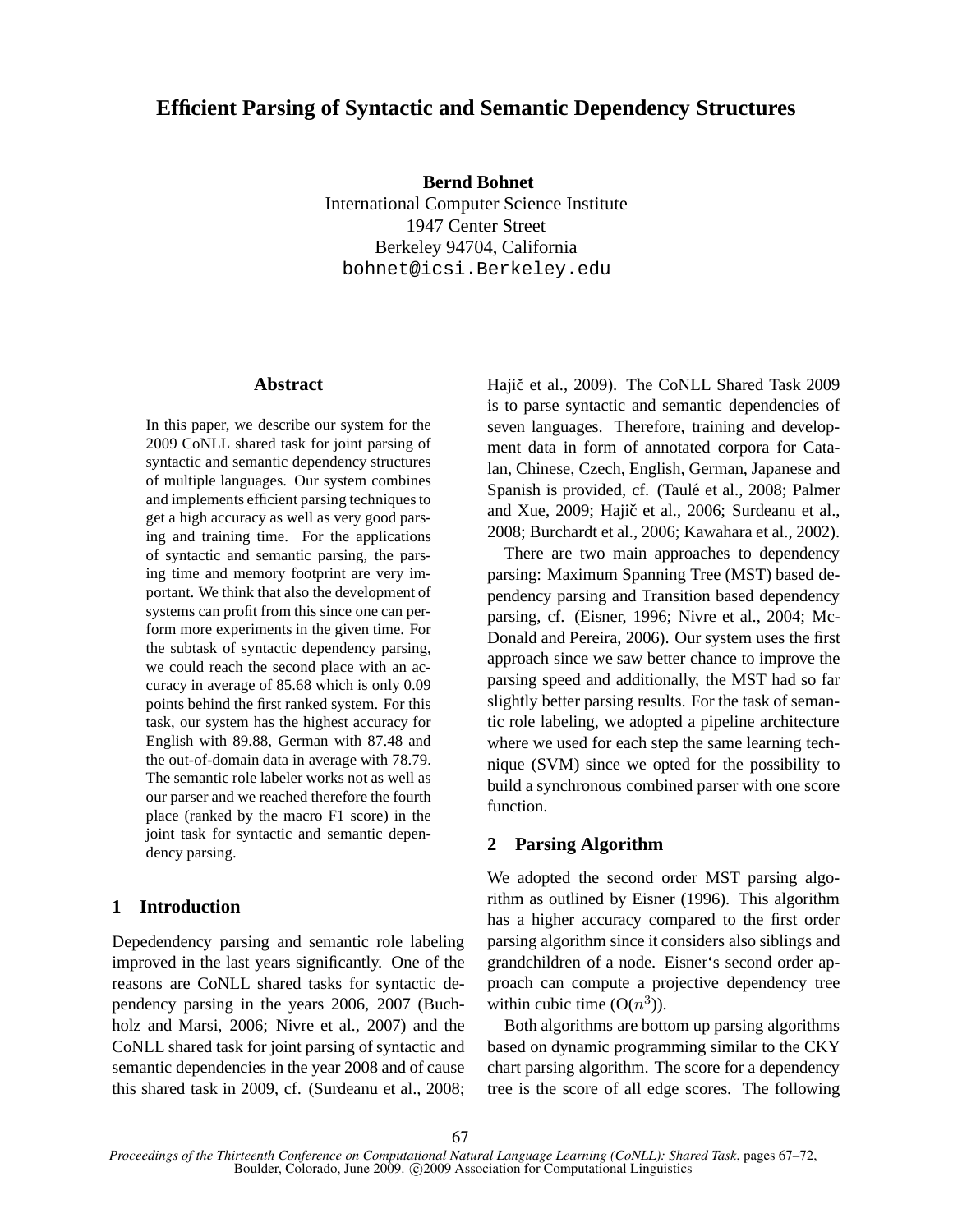equation describes this formally.

$$
score(S, t) = \sum_{\forall (i,j) \in E} score(i, j)
$$

The score of the sentence  $S$  and a tree  $t$  over  $S$ is defined as the sum of all edge scores where the words of S are  $w_0...w_1$ . The tree consists of set of nodes N and set of edges  $E = \langle N \times N \rangle$ . The word indices  $(0..n)$  are the elements of the node set N. The expression  $(i, j) \in E$  denotes an edge which is going from the node  $i$  to the node  $j$ .

The edge score  $(score(i, j))$  is computed as the scalar product of a feature vector representation of each edge  $\overline{f_S}(i, j)$  with a weight vector  $\overrightarrow{w}$  where  $i, j$  are the indices of the words in a sentence. The feature vector  $f<sub>S</sub>$  might take not only into account the words with indices  $i$  and  $j$  but also additional values such as the words before and after the words  $w_i$  and  $w_j$ . The following equation shows the score function.

$$
score(i, j) = \overrightarrow{f_S}(i, j) * \overrightarrow{w}
$$

Many systems encode the features as strings and map the strings to a number. The number becomes the index of the feature in the feature vector and weight vector. In order to compute the weight vector, we reimplemented the support vector machine MIRA which implements online Margin Infused Relaxed Algorithm, cf. (Crammer et al., 2003).

### **3 Labeled Dependency Parsing**

The second order parsing algorithm builds an unlabeled dependency tree. However, all dependency tree banks of the shared task provide trees with edge labels. The following two approaches are common to solve this problem. An additional algorithm labels the edges or the parsing algorithm itself is extended and the labeling algorithm is integrated into the parsing algorithm. McDonald et al. (2006) use an additional algorithm. Their two stage model has a good computational complexity since the labeling algorithm contributes again only a cubic time complexity to the algorithm and keeps therefore the joint algorithm still cubic. The algorithm selects the highest scored label due to the score function  $score(w_i, label) + score(w_j, label)$  and inserts the highest scored label into a matrix. The scores are also used in the parsing algorithms and added to the edge scores which improves the overall parsing results as well. In the first order parsing scenario, this procedure is sufficient since no combination of edges are considered by the parsing algorithm. However, in the second order parsing scenario where more than one edge are considered by the parsing algorithm, combinations of two edges might be more accurate.

Johansson and Nugues (2008) combines the edge labeling with the second order parsing algorithm. This adds an additional loop over the edge labels. The complexity is therefore  $O(n^4)$ . However, they could show that a system can gain accuracy of about 2-4% which is a lot.

## **4 Non-Projective Dependency Parsing**

The dependency parser developed in the last years use two different techniques for non-projective dependency parsing.

Nivre and Nilsson (2005) uses tree rewriting which is the most common technique. With this technique, the training input to the parser is first projectivized by applying a minimal number of lifting operations to the non-projective edges and encoding information about these lifts in edge labels. After these operations, the trees are projective and therefore a projective dependency parser can be applied. During the training, the parser learns also to built trees with the lifted edges and so indirect to built non-projective dependency trees by applying the inverse operations to the lifting on the projective tree.

McDonald and Pereira (2006) developed a technique to rearrange edges in the tree in a postprocessing step after the projective parsing has taken place. Their *Approximate Dependency Parsing Algorithm* searches first the highest scoring projective parse tree and then it rearranges edges in the tree until the rearrangements does not increase the score for the tree anymore. This technique is computationally expensive for trees with a large number of non-projective edges since it considers to re-attach all edges to any other node until no higher scoring trees can be found. Their argument for the algorithm is that most edges in a tree even in language with lot of non-projective sentences, the portion of non-projective edges are still small and therefore by starting with the highest scoring projective tree, typ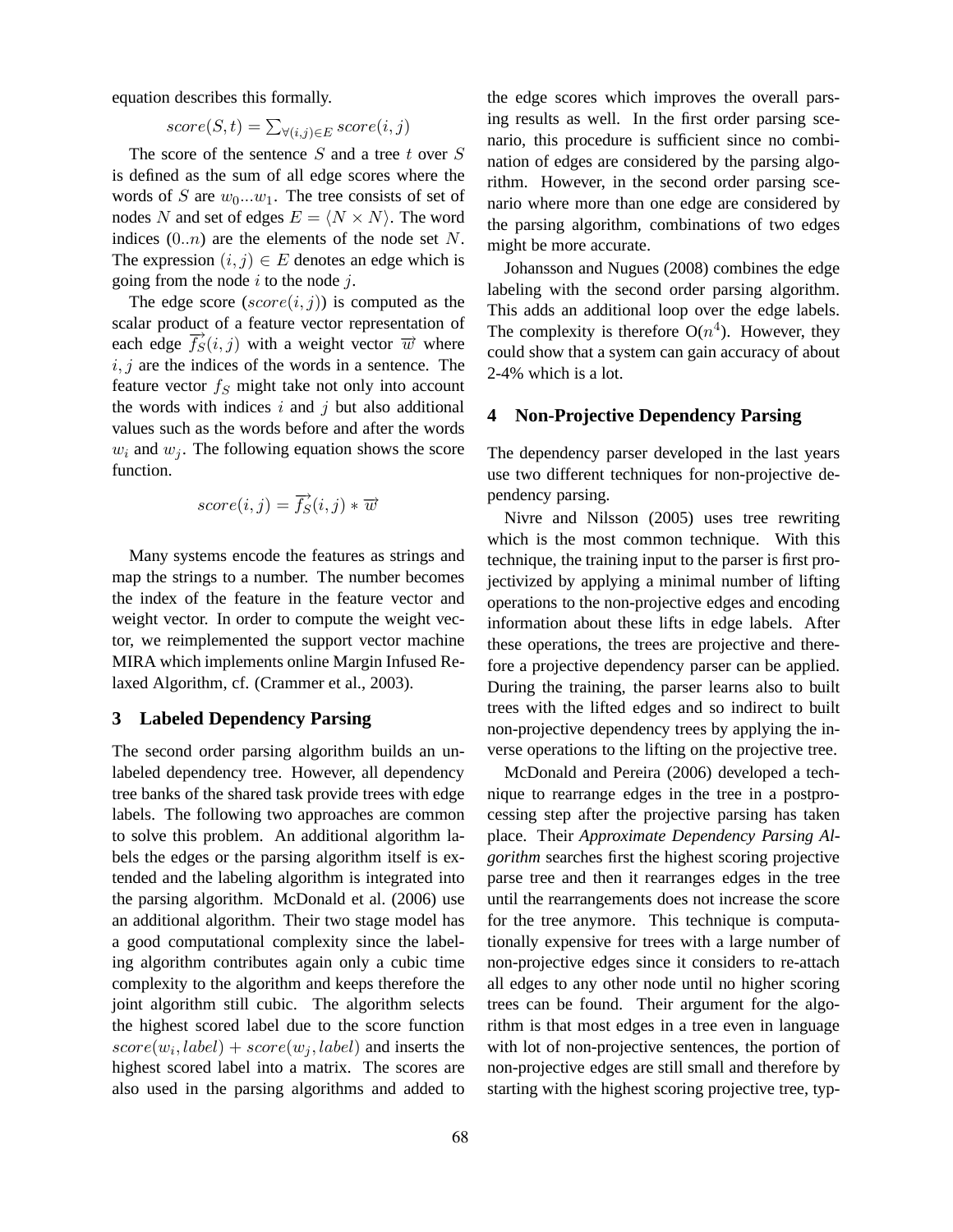ically the highest scoring non-projective tree is only a small number of transformations away.

Our experiments showed that with the nonprojective Approximate Dependency Parsing Algorithm and a threshold for the improvment of score higher than about 0.7, the parsing accuracy improves even for English slightly. With a threshold of 1.1, we got the highest improvements.

## **5 Learning Framework**

As learning technique, we use Margin Infused Relaxed Algorithm (MIRA) as developed by Crammer et al. (2003) and applied to dependency parsing by McDonald et al. (2005). The online Algorithm in Figure 1 processes one training instance on each iteration, and updates the parameters accordingly.

**Algorithm 1**: MIRA

 $\tau = \{S_x, T_x\}_{x=1}^X$  // The set of training data consists // of sentences and the corresponding dependency trees  $\overrightarrow{w}^{(0)}=0, \overrightarrow{v}=0$ **for**  $n = 1$  **to** N **for**  $x = 1$  **to**  $X$  $w^{i+1}$  = update  $w^i$  according to instance  $(S_x, T_x)$  $v = v + w^{i+1}$  $i = i + 1$ **end for end for**  $w = v/(N * X)$ 

The inner loop iterates over all sentences  $x$  of the training set while the outer loop repeats the train  $i$ times. The algorithm returns an averaged weight vector and uses an auxiliary weight vector  $v$  that accumulates the values of  $w$  after each iteration. At the end, the algorithm computes the average of all weight vectors by dividing it by the number of training iterations and sentences. This helps to avoid overfitting, cf. (Collins, 2002).

The update function computes the update to the weight vector  $w^i$  during the training so that wrong classified edges of the training instances are possibly correctly classified. This is computed by increasing the weight for the correct features and decreasing the weight for wrong features of the vectors for the tree of the training set  $\overrightarrow{f_{T_x}} * w^i$  and the vector for the predicted dependency tree  $\overrightarrow{f_{T_x}} * w^i$ .

The update function tries to keep the change to the parameter vector  $w^i$  as small as possible for correctly classifying the current instance with a difference at least as large as the loss of the incorrect classifications.

## **6 Selected Parsing Features**

Table 1, 4 and 2 give an overview of the selected features for our system. Similar to Johansson and Nugues (2008), we add the edge labels to each features. In the feature selection, we follow a bit more McDonald and Pereira (2006) since we have in addition the lemmas, morphologic features and the distance between the word forms.

For the parsing and training speed, most important is a fast feature extraction beside of a fast parsing algorithm.

| <b>Standard Features</b> |                                  |
|--------------------------|----------------------------------|
| $h-f/l$                  | $h-f/l, d-pos$                   |
| h-pos                    | $h$ -pos, $d$ -f/l               |
| $d-f/l$                  | $h-f/l, d-f/l$                   |
| d-pos                    | h-pos, d-pos                     |
| h-f/l,h-pos              | $h-f/l, d-f/l, h-pos$            |
| $d-f/l,d-pos$            | $h-f/l, d-f/l, d-pos$            |
|                          | h-pos, d-pos, h-f/l              |
|                          | $h$ -pos, d-pos, d-f/l           |
|                          | $h$ -pos, d-pos, $h$ -f/l, d-f/l |

Table 1: Selected standard parsing features. h is the abbrevation for head, d for dependent, g for grandchild, and s for sibling. Each feature contains also the edge label which is not listed in order to save some space. Additional features are build by adding the **dir**ection and the **dist**ance plus the direction. The direction is left if the dependent is left of the head otherwise right. The distance is the number of words between the head and the dependent, if  $\leq 5$ , 6 if  $> 5$  and 11 if  $> 10$ . ⊕ means that an additional feature is built with the previous part plus the following part. f/l represent features that are built once with the form and once with the lemma.

Selected morphologic parsing features. ∀ h-morpheme ∈ head-morphologic-feature-set **do** ∀ d-morpheme ∈ dependent-morphologic-feature-set **do** build-feautre: h-pos, d-pos, h-morpheme, d-morpheme

#### **7 Implementation Aspects**

In this section, we provide implementation details considering improvements of the parsing and training time. The training of our system (parser) has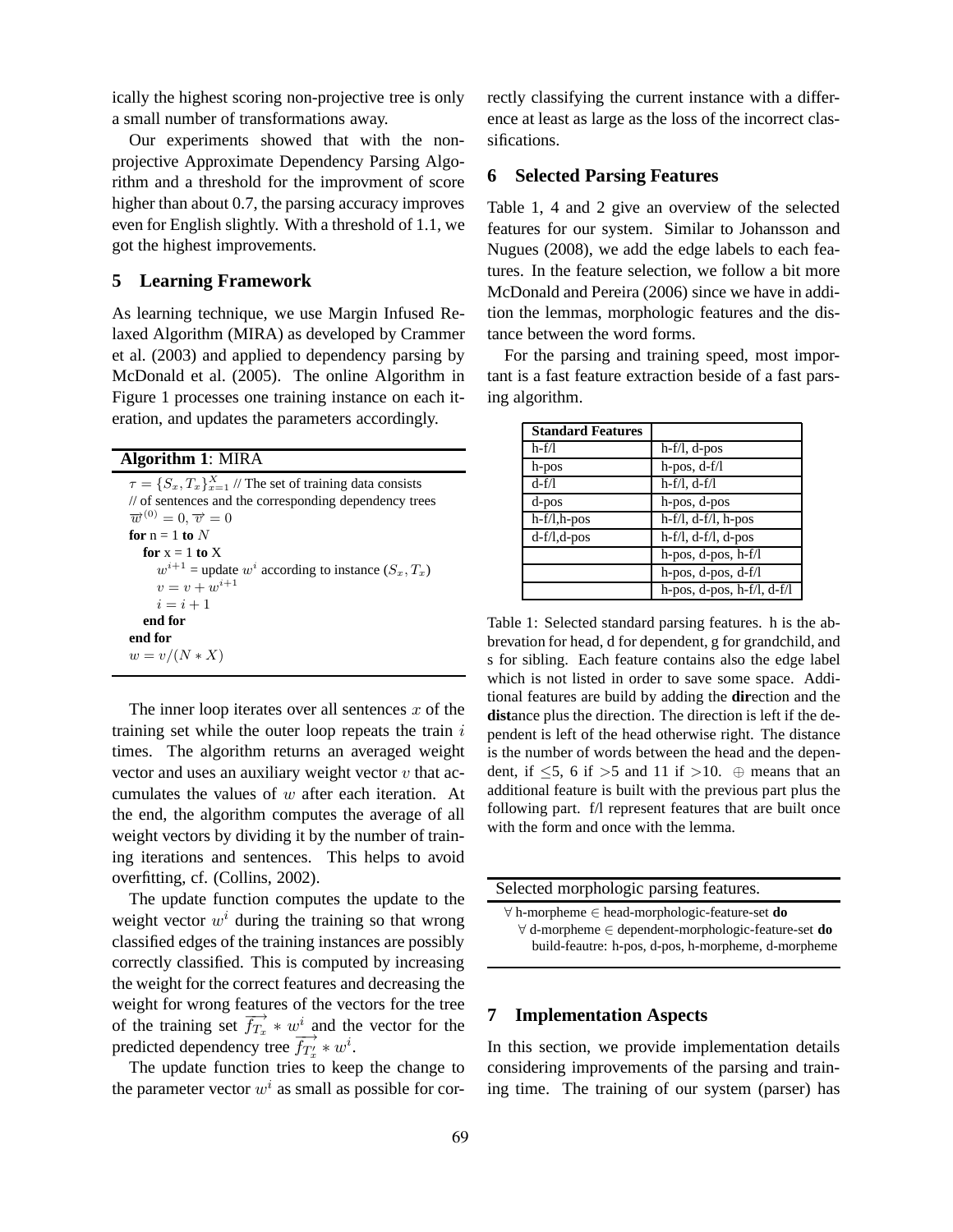| <b>Linear Features</b>                                  | <b>Grandchild Features</b>                             | <b>Sibling Features</b>                                    |
|---------------------------------------------------------|--------------------------------------------------------|------------------------------------------------------------|
| h-pos, d-pos, h-pos $+1$                                | h-pos, d-pos, g-pos, dir $(h,d)$ , dir $(d,g)$         | $d-f/l$ , s-f/l $\oplus$ dir(d,s) $\oplus$ dist(d,s)       |
| h-pos, d-pos, h-pos - 1                                 | $\overline{h-f/l, g-f/l, dir(h,d), dir(d,g)}$          | d-pos, s-f/l $\oplus$ dir(d,s) $\oplus$ dist(d,s)          |
| h-pos, d-pos, d-pos $+1$                                | $d-f/l$ , $g-f/l$ , $dir(h,d)$ , $dir(d,g)$            | d-pos, s-f/l $\oplus$ dir(d,s)+ $\oplus$ dist(d,s)         |
| $h$ -pos, d-pos, d-pos - 1                              | h-pos, $g-f/l$ , dir $(h,d)$ , dir $(d,g)$             | d-pos, s-pos $\oplus$ dir(d,s) $\oplus$ dist(d,s)          |
| $\overline{h\text{-pos}}$ , d-pos, h-pos - 1, d-pos - 1 | $d$ -pos, g-f/l, dir(h,d), dir(d,g)                    | h-pos, d-pos, s-pos, dir(h,d), dir(d,s) $\oplus$ dist(h,s) |
| $h-f/l$ , g-pos, dir $(h,d)$ , dir $(d,g)$              | h-f/l, s-f/l, dir(h,d), dir(d,s) $\oplus$ dist(h,s)    | h-pos, s-f/l, dir(h,d), dir(d,s) $\oplus$ dist(h,s)        |
| $d-f/l$ , g-pos, dir(h,d), dir(d,g)                     | $d-f/l$ , s-f/l, dir(h,d), dir(d,s) $\oplus$ dist(h,s) | d-pos, s-f/l, dir(h,d), dir(d,s) $\oplus$ dist(h,s)        |
|                                                         |                                                        | h-f/l, s-pos, dir(h,d), dir(d,s) $\oplus$ dist(h,s)        |
|                                                         |                                                        | $d-f/l$ , s-pos, dir(h,d), dir(d,s) $\oplus$ dist(h,s)     |

Table 2: Selected Features.

three passes. The goal of the first two passes is to collect the set of possible features of the training set. In order to determine the minimal description length, the feature extractor collects in the first pass all attributes that the features can contain. For each attribute (labels, part-of-speech, etc.), the extractor computes a mapping to a number which is continous from 1 to the count of elements without duplicates.

We enumerate in the same way the feature patterns (e.g. h-pos, d-pos) in order to distinguish the patterns. In the second pass, the extractor builds the features for all training examples which occur in the train set. This means for all edges in the training examples.

We create the features with a function that adds iteratively the attributes of a feature to a number represented with 64 bits and shifts it by the minimal number of bits to encode the attribute and then enumerates and maps these numbers to 32 bit numbers to save even more memory.

Beside this, the following list shows an overview of the most important implementation details to improve the speed:

- 1. We use as feature vector a custom array implementation with only a list of the features that means without double floating point value.
- 2. We store the feature vectors for  $f(label, w<sub>i</sub>, w<sub>j</sub>),$  $, w_j$ ,  $f(label, w_i, w_j, w_g)$ ,  $f(label, w_i, w_j, w_s)$  etc. in a **compressed** file since otherwise it becomes the bottleneck.
- 3. After the training, we store only the parameters of the support vector machine which are higher than a threshold of  $1\times10^{-7}$

Table 3 compares system regarding their performance and memory usage. For the shared task, we

| System   | (1)       | (2)             | (3)        |
|----------|-----------|-----------------|------------|
| Type     | 2nd order | 2nd order       | 2nd order  |
| Labeling | separate  | separate        | integrated |
| System   | baseline  | this            | this       |
| Training | 22 hours  | 3 hours         | 15 hours   |
|          | 7GB       | $1.5$ GB        | $3$ GB     |
| Parsing  | $2000$ ms | $50 \text{ ms}$ | $610$ ms   |
|          |           | 700 MB          | $1$ GB     |
| LAS      | 0.86      | 0.86            | 0.88       |

Table 3: Performance Comparison. For the baseline system (1), we used the system of McDonald and Pereira (2006) on a MacPro 2.8 Ghz as well for our implementation (2). For system (3), we use a computer with Intel i7 3.2 Ghz which is faster than the MacPro. For all systems, we use 10 training iterations for the SVM Mira.

use the system (3) with integrated labeling.

#### **8 Semantic Role Labeling**

The semantic role labeler is implemented as a pipeline architecture. The components of the pipeline are predicate selection (PS), argument identification (AI), argument classification (AC), and word sense disambiguation (WSD).

In order to select the predicates, we look up the lemmas in the Prob Bank, Nom Bank, etc. if available, cf. (Palmer et al., 2005; Meyers et al., 2004). For all other components, we use the support vector machine MIRA to select and classify the semantic role labels as well as to disambiguate the word senese.

The AI component identifies the arguments of each predicate. It iterates over the predicates and over the words of a sentence. In the case that the score function is large or equal to zero the argument is added to the set of arguments of the predicate in question. Table 5 lists for the attribute identification and semantic role labeling.

The argument classification algorithm labels each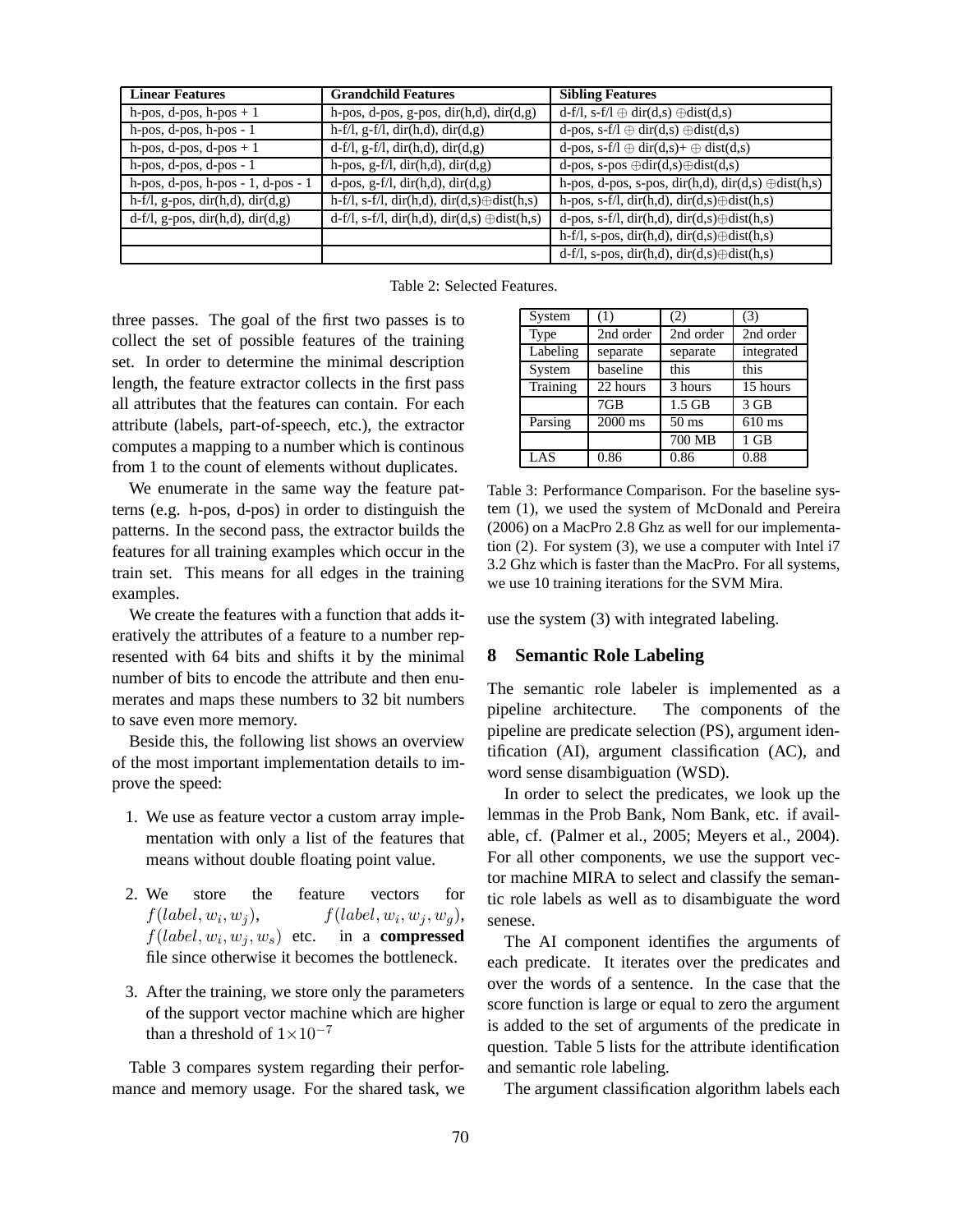| Language           | Catalan | Chinese | Czech | English | German | Japanese           | Spanish | Czech | English | German |
|--------------------|---------|---------|-------|---------|--------|--------------------|---------|-------|---------|--------|
| Development Set    |         |         |       |         |        |                    |         |       |         |        |
| LAS                | 86.69   | 76.77   | 80.75 | 87.97   | 86.46  | 92.37              | 86.53   |       |         |        |
| Semantic Unlabeled | 93.92   | 85.09   | 94.05 | 91.06   | 91.61  | 93.90              | 93.87   |       |         |        |
| Semantic Labeled   | 74.98   | 75.94   | 78.07 | 78.79   | 72.66  | 72.86              | 73.01   |       |         |        |
| Macro $(F1)$       | 80.84   | 76.48   | 79.42 | 84.52   | 79.56  | 82.63              | 79.77   |       |         |        |
| <b>Test Set</b>    |         |         |       |         |        | Out-of-domain data |         |       |         |        |
| LAS                | 86.35   | 76.51   | 80.11 | @89.88  | @87.48 | 92.21              | 87.19   | 76.40 | @82.64  | @77.34 |
| Semantic Labeled   | 74.53   | 75.29   | 79.02 | 80.39   | 75.72  | 72.76              | 74.31   | 78.01 | 68.44   | 63.36  |
| Macro $(F1)$       | 80.44   | 75.91   | 79.57 | 85.14   | 81.60  | 82.51              | 80.75   | 77.20 | 75.55   | 70.35  |

Table 4: Syntactic and Semantic Scores. @ indicate values that are the highest scores of all systems.

| Features with part-of-speech tags                         | Features with lemmas                                               | Features with rels                         |
|-----------------------------------------------------------|--------------------------------------------------------------------|--------------------------------------------|
| arg, path-len                                             | $arg, p$ -lemma $\oplus$ dir $\oplus$ path-len                     | $arg,$ a-rel $\oplus$ path-len             |
| arg, p-pos                                                | arg, a-lemma, path, dir                                            | $arg, a-pos, p-pos, p-rel \oplus path-len$ |
| arg, sub-cat, a-pos, p-pos                                | arg, p-lemma - 1, a-pos, path-len, dir                             | arg, p-rel, a-pos, lms-lemma               |
| arg, p-pos, a-pos, a-rmc-pos                              | $arg, p$ -lemma + 1, a-lemma, path, dir                            | arg, a-pos, p-pos, a-rel                   |
| arg, p-pos, a-pos, a-lmc-pos                              | arg, p-lemma - 1, a-lemma, path, dir                               | arg, path-rel                              |
| arg, p-pos, a-pos, a-lemma-1                              | arg, p-lemma - 2, a-lemma, path, dir                               | arg, p-lemma, a-pos, path-rel              |
| arg, sub-cat, a-lemma, dir, path-len                      | arg, p-lemma, a-lemma, pathPos, dir                                |                                            |
| $arg, a-pos, a-lemma + 1$                                 | $arg, p$ -lemma, p-lemma + 1                                       |                                            |
| $arg, a-pos, a-lemma + 2$                                 | $arg, p$ -lemma, p-lemma - 1, a-pos $\oplus$ dir $\oplus$ path-len |                                            |
| arg, a-pos, a-lemma-lmc                                   | $arg, p$ -lemma, a-lms-lemma, a-pos $\oplus$ dir $\oplus$ path-len |                                            |
| $arg, p-sub-cat, p-pos \oplus dir$                        | arg, p-lemma, path-len ⊕ dir                                       |                                            |
| arg, p-pos, path, p-parent-lemma                          | $arg, p$ -lemma, path-len $\oplus$ dir                             |                                            |
| $arg, p\text{-pos}, path, p\text{-parent-pos} \oplus dir$ | arg, a-pos, path                                                   |                                            |
| arg, p-pos, a-pos, familyship(p,a)                        | arg, p-pos, p-lemma, familyship(p,a)                               |                                            |
| arg, path-pos                                             | arg, a-pos, p-lemma, familyship(p,a)                               |                                            |
|                                                           | $arg, p-pos, a-lemma, familyship(p,a)$                             |                                            |

Table 5: Argument identification and semantic role labeling Features. p is the abbrivation for predicate and a for argument. For the AI component, the attribute arg is either the value *yes* and *no* and for the SRL component, ars is the role label. *path* is the path in terms of up's and down's. *pathPos* is a path plus the part-of-speech on the path. *dir* is *left*, if the argument is left of the predicate, *equal* if the predicate and argument are equal, otherwise right. *rmc* is the abbrivation for right most child, *lmc* for left most child, and lms left most sibling. *familiship(x,y)* is a function that computes the relation between two words: self, parent, child, ancestor, decendant and none.

identified argument with a semantic role label. The argument classification algorithm selects with a beam search algorithm the combination of arguments with the highest score.

The last component of our pipeline is the word sense disambiguation. We put this against the intuition at the end of our pipeline since experiments showed that other components could not profit from disambiguated word senses but on the other hand the word sense disambiguation could profit from the argument identification and argument classification. In order to disambiguate, we iterate over the words in the corpus that have more than one sense and take the sense with the highest score.

The average time to execute the SRL pipeline on a sentence is less than 0.15 seconds and the training time for all languages less than 2 hours.

## **9 Conclusion**

We provided a fast implementation with good parsing time and memory footprint. Even if we traded off a lot of the speed improvement by using a more expensive decoder and more attributes to get a higher accuracy.

For some languages, features are not provided or the parser does not profit from using these features. For instance, the English parser does not profit from the lemmas and the Chinese as well as the Japanese